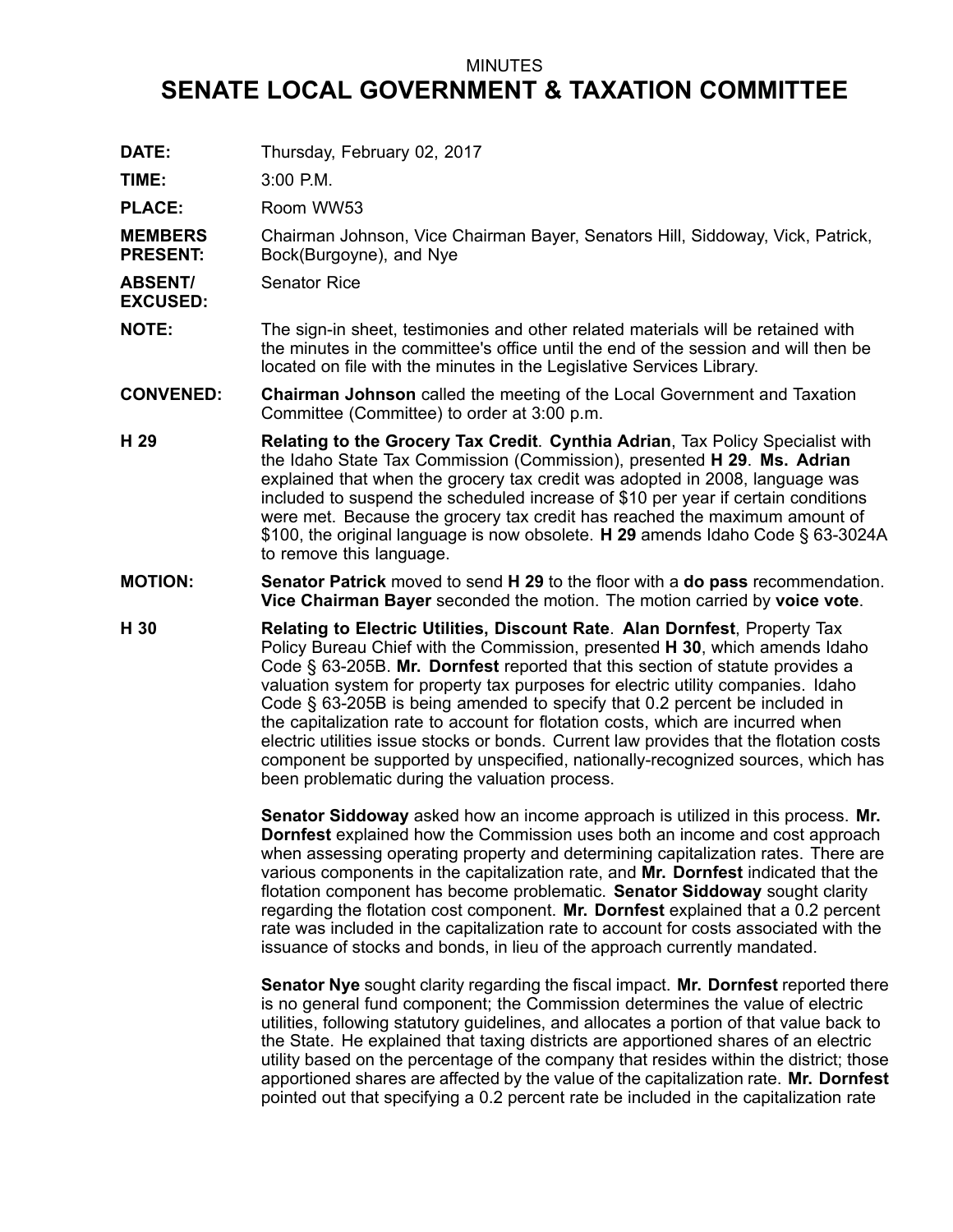will preclude possible tax shifts resulting from changes in the value of those shares.

**Senator Vick** asked if this legislation will impact rates of service. **Mr. Dornfest** stated he has is unable to comment on how rates are determined by public utility companies.

**Chairman Johnson** commented on the use of price deflators in general and how they are identified in statute. **Mr. Dornfest** stated the price deflator referenced in **H 30** is the only one referenced in statute regarding the valuation of operating property.

- **MOTION: Senator Siddoway** moved to send **H 30** to the floor with <sup>a</sup> **do pass** recommendation. **Senator Bock** seconded the motion. The motion carried by **voice vote**.
- **H 31 Relating to Property Tax Relief, Roth IRA Distributions**. **Mr. Dornfest** presented **H 31**, which amends Idaho Code § 63-701(5) to exclude non-taxable Roth IRA distributions from the income calculation for the circuit breaker property tax relief. The circuit breaker program helps low-income homeowners pay property tax, and **Mr. Dornfest** stated that the Commission reimburses counties rather than individual beneficiaries. **Mr. Dornfest** explained how income affects the circuit breaker program; as <sup>a</sup> claimant's income increases, the amount of reduction they receive as <sup>a</sup> credit to property tax decreases. There are approximately 100 claimants Statewide in this program receiving Roth IRA distributions, but **Mr. Dornfest** indicated this number is likely to grow in the future.

**Senator Patrick** asked about the relatively low projected fiscal note. **Mr. Dornfest** explained that only ten claimants currently enrolled in the program who receive Roth IRA distributions will be affected. The typical claimant receives approximately \$600 in benefits, resulting in <sup>a</sup> projected \$5,000 fiscal impact. He explained that for the remaining 90 claimants who receive Roth IRA distributions, their circuit breaker benefit would be unaffected if the distribution amount were deducted from their income. However, **Mr. Dornfest** pointed out that the Commission anticipates the number of claimants taking Roth IRA distributions to grow in the future.

**MOTION: Senator Vick** moved to send **H 31** to the floor with <sup>a</sup> **do pass** recommendation. **Vice Chairman Bayer** seconded the motion.

> **Senator Hill** asked if income level is the only indicator used by the Commission to determine eligibility to the circuit breaker program. **Mr. Dornfest** replied there is no asset test nor does the Commission have <sup>a</sup> way to analyze assets of program participants. **Senator Hill** sought assurance that participants in the circuit breaker program who have Roth IRAs will not be taxed twice. **Mr. Dornfest** replied that the distributions received by most participants are not great enough to meet that threshold or affect the amount of property tax relief they receive.

The motion carried by **voice vote**.

**S 1032 Relating to Anticipation of Revenues in the Permanent Building Fund, Obsolete References**. **Morgan Howard**, Senate Intern, presented **S 1032**, on behalf of Senator Johnson. This legislation amends Idaho Code § 57-1112 by removing reference to code sections that were repealed in 1983.